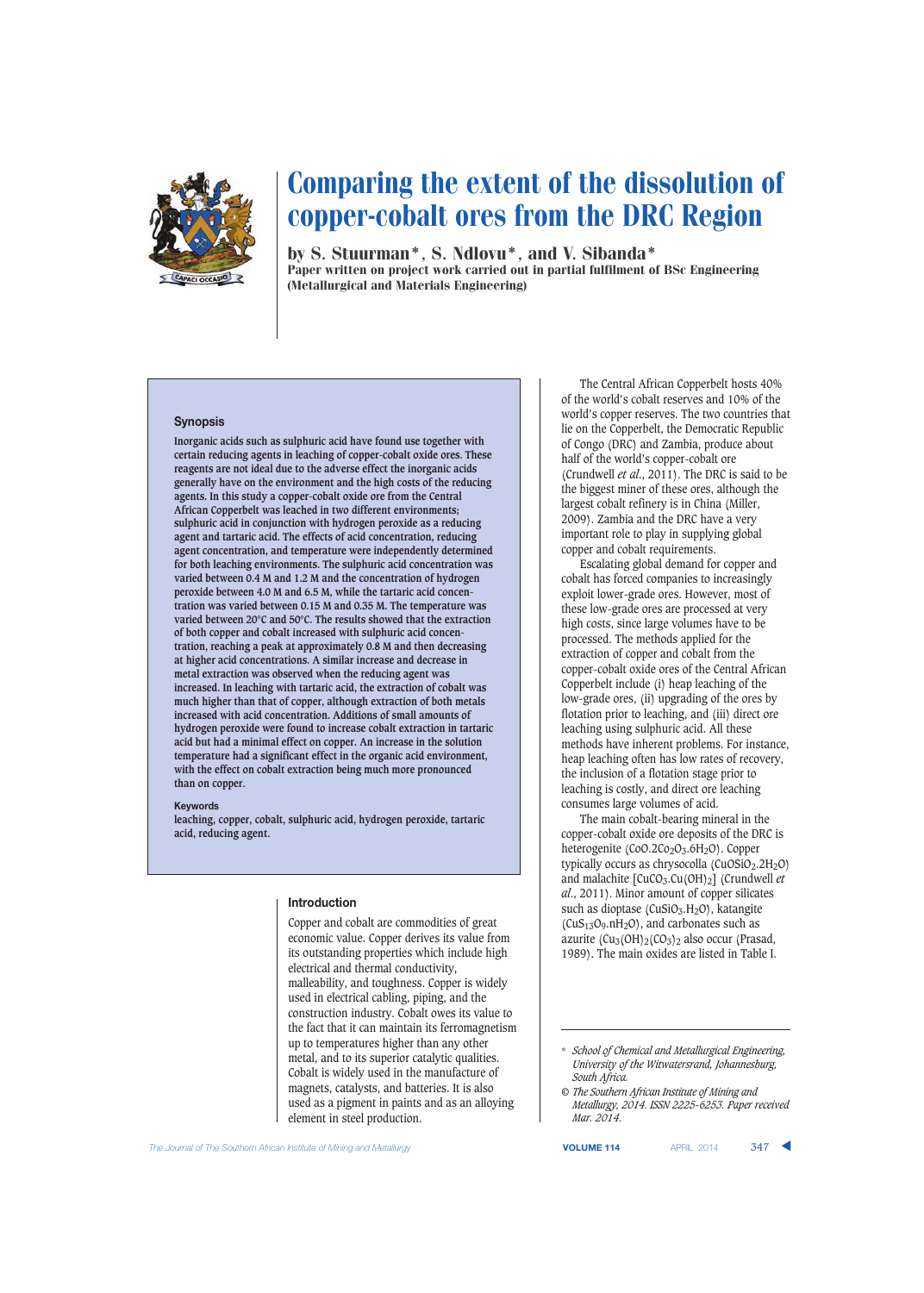*Table I*

**Primary copper and cobalt oxides found in copper-cobalt ores of the Democratic Republilc of Congo (Prasad, 1989)**

| Oxides of copper |                                     | <b>Oxides of Cobalt</b>   |                                |  |
|------------------|-------------------------------------|---------------------------|--------------------------------|--|
| Malachite        | $Cu2(OH)2CO3$                       | Heterogenite              | $(CO2O3.CuO)H2O$               |  |
| Cuprite          | Cu <sub>2</sub> O                   | Kolwezite                 | $(Cu, Co)_{2}(CO_{3})(OH)_{2}$ |  |
| Libethenite      | Cu <sub>2</sub> (OH)PO <sub>4</sub> | Stainierite               | $Co2O3$ .H <sub>2</sub> O      |  |
| Pseudomalachite  | $Cu2(OH)4PO4H2O$                    | Amorphous<br>heterogenite | CoO.2Co2O3.6H2O                |  |
| Tenorite         | CuO                                 |                           |                                |  |

In the Katanga province of the DRC, cobalt is commonly produced from heterogenite  $(COO.2CO<sub>2</sub>O<sub>3</sub>$ .6H<sub>2</sub>O) as a byproduct of copper production. Cobalt in heterogenite occurs in both the 2+ and 3+ oxidation states. In contrast to copper oxide minerals, which readly dissolve in sulphuric acid solution, cobalt is difficult to leach from heterogenite. This is because when heterogenite is leached in an inorganic acid such as sulphuric acid, Co2+ easily goes into solution, but Co3+ does not dissolve:

 $CoO.2Co<sub>2</sub>O<sub>3</sub>.6H<sub>2</sub>O + H<sub>2</sub>SO<sub>4</sub> =$  $[1]$ 

 $COSO<sub>4</sub> + 7H<sub>2</sub>O + 2Co<sub>2</sub>O<sub>3</sub>$ 

The insoluble Co3+ becomes soluble only after reduction to Co2+. Therefore the hydrometallurgical dissolution of Co3+ can take place only in the presence of a reducing agent. The reducing agents commonly used in the process include ferrous ions (present in the leach solution as a result of leaching of iron minerals in the ore and leaching of iron scrap), sodium metabisulphite ( $Na<sub>2</sub>S<sub>2</sub>O<sub>5</sub>$ ), and hydrogen peroxide (Apua and Mulaba-Bafubiandi, 2011; Lydall and Auchterlonie, 2011; Seoa *et al*., 2013). The consumption of these reducing agents is generally high and these make up 47% of the total operation which makes the production of copper and cobalt very expensive (Mulaba-Bafubiandi *et al*., 2007).

The use of sulphuric acid as the main leaching agent also poses a threat to the environment. Sulphuric acid waste leach solution, because it is non-biodegradable and toxic, is stored in on-site holding ponds, which are securely lined. Even though the holding ponds are considered environmentally safe there have been reports of spills impacting groundwater even miles away (Freeman, 2005). Therefore, an economical method of extracting the minerals that uses a more environmentally friendly leaching reagent is required in order for the processing of these low-grade ores to be profitable.

Since inorganic acids have not performed well in economic terms or in meeting the standards for 'green' chemistry and environmental impact, this has prompted the need to consider organic acids as lixiviants. To date, organic acids have not been used widely as leachants due to their reported low leaching efficiencies. They are also very expensive and are, as a result, most unlikely to be used on low-grade ores in conventional processing routes. However, they are attractive due to the fact that they have been found to cause less harm to the environment as they are biodegradable. In addition, organic acids are also recyclable

(Gharabaghi *et al*., 2010). Organic acids extract metals by forming complexes. The more stable the complex the higher the extraction rate, the smaller the ionic radius of the target metal the more stable the complex formed, and the higher the oxidation state of the metal the more stable the metal complex (Weisstein, 2011).

Currently there are no documented studies on the leaching of copper-cobalt oxide ores from the Central African Copperbelt by organic acids. In the present work, preliminary studies have been conducted to establish the feasibility of leaching using an organic acid. The leaching behaviour of a copper-cobalt oxide ore in an organic acid environment (tartaric acid) was compared with that in an inorganic environment (sulphuric acid) fortified with a reducing agent (hydrogen peroxide). Tartaric acid has been observed to chelate metal ions and is relatively cheap compared to other organic acids. This choice was further reinforced by studies comparing the leaching rates of heavy metals from contaminated soils and spent batteries using different organic acids, which showed that tartaric acid and citric acid could remove heavy metals from contaminated soils and waste material more efficiently and rapidly than all other potential organic extractants (Wasay *et al*., 2001; Li *et al*., 2010).

### **Materials and methods**

### *Ore sample*

The ore used in the test work is a copper-cobalt oxide ore from the Katanga Province in the DRC. The ore was crushed and milled to 80% –150 μm. The composition of the ore is given in Table II.

### *Reagents*

The main reagents included analytical grade sulphuric acid (98%) as a leaching reagent, analytical grade hydrogen

| Table II                                                                                   |      |     |       |       |     |      |      |                  |
|--------------------------------------------------------------------------------------------|------|-----|-------|-------|-----|------|------|------------------|
| Chemical composition of the Cu-Co ore sample used<br>$\mathop{\mathsf{lin}}$ the test work |      |     |       |       |     |      |      |                  |
| Element                                                                                    | Cu   | Co  | Zn    | Ni    | Fe  | Mn   | Mg   | SiO <sub>2</sub> |
| Wt%                                                                                        | 4.53 | 0.3 | 0.029 | 0.003 | 1.4 | 0.22 | 2.48 | 84.5             |

348 APRIL 2014 **VOLUME 114** *The Journal of The Southern African Institute of Mining and Metallurgy*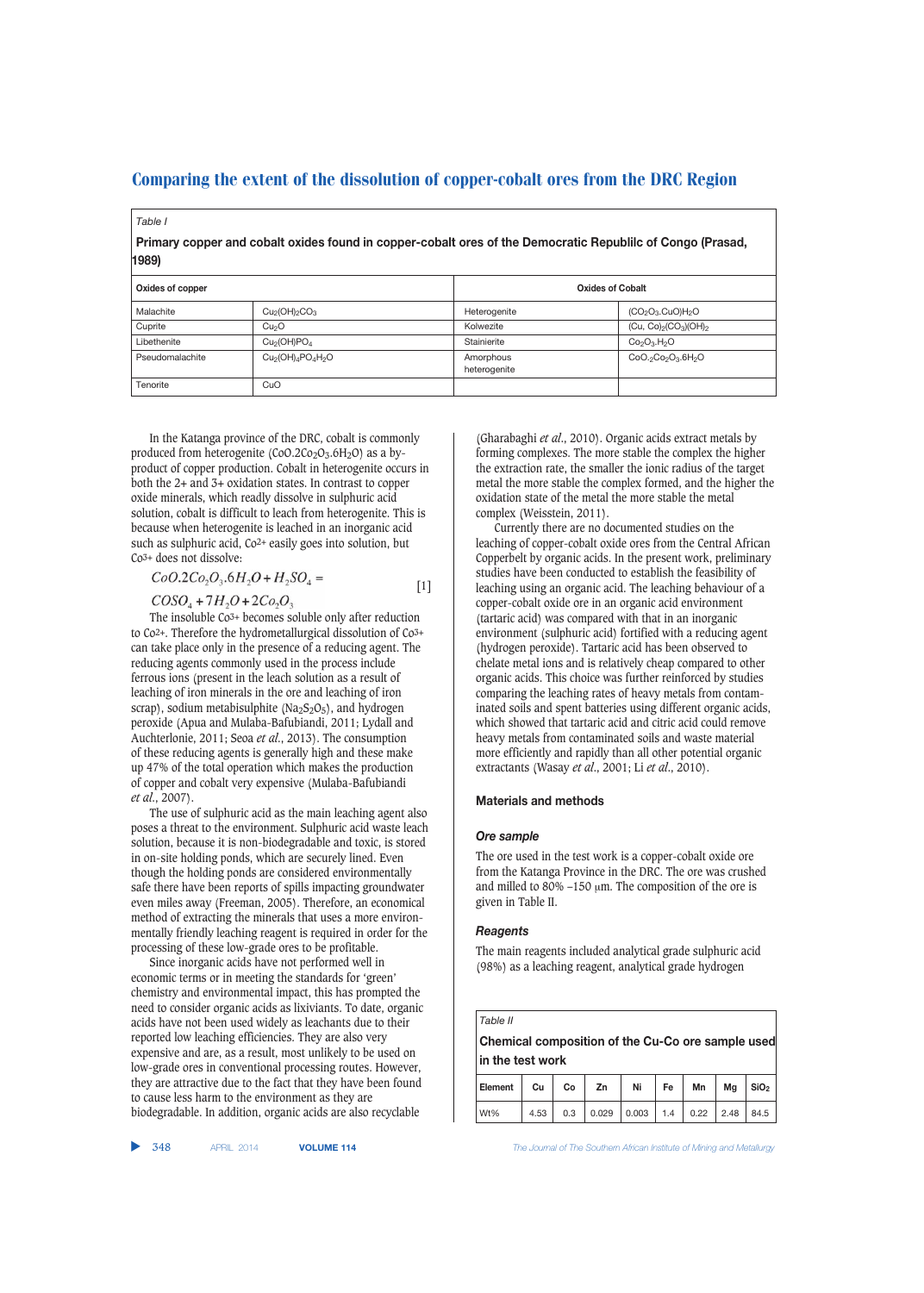peroxide (30%) as the reducing agent, 100% tartaric acid, and distilled water for dilution. All reagents were sourced from Merck Millipore.

### *Experimental method*

### *Inorganic acid leaching*

Dilute solutions of sulphuric acid and hydrogen peroxide were prepared separately. The dilute solutions were mixed in beakers accordingly to obtain the desired pH. The beakers were then placed in a shaking water bath that was set at the desired temperature and the solutions were given time to reach a steady temperature. The pH of the solutions was monitored using a calibrated pH meter and the temperature was measured using a thermometer.

Once the solution pH and temperature of the solution were stable, the ore sample was introduced into the solution in the beakers. The pulp in the beaker was continuously stirred for 3 hours to facilitate leaching. Table III summarizes the test conditions for the inorganic acid leaching tests.

The experiments were all undertaken over a 3 hour period.

### *Organic acid leaching*

Dilute acid solutions of different concentrations were prepared by dissolving tartaric acid powder in distilled water. The pH of the solutions was measured. The solutions were poured into beakers and the beakers were placed in a shaking water bath to achieve the desired temperature. Once the leaching solution in the beaker reached a steady temperature, the ore sample was introduced. The pulp was left to leach for 24 hours while being continuously stirred. A sample for analysis was taken after the first 3 hours.

Table IV summarizes the test conditions for the organic acid leaching tests.

The experiments were all undertaken over a 3 hour period.

### *Leachate analysis*

Leachate samples were analysed to determine the concen-

tration of copper and cobalt after each experiment. In both sets of experiments, the leached pulp was left to settle in order to allow for solid/liquid separation to occur. The pulp was then filtered using filter paper, a  $B\ddot{u}$ chner funnel, and a filter flask to obtain the leach solution. Samples of the filtered solution were poured into sample bottles and sent for copper and cobalt analysis by inductively coupled plasma mass spectrometry (ICP-MS) using a Perkin Elmer Nexlon 300D instrument.

### **Results and discussion**

### *Inorganic acid leaching*

### *Effect of sulphuric acid concentration*

Figure 1 shows the extraction of the metals as a function of sulphuric acid concentration. The results show similar trends for the extraction of both copper and cobalt. At 0.4 M acid concentration, cobalt and copper extractions were 34.0% and 35.0% respectively. Extraction increased to a maximum of 97.4% (Cu) and 78.2% (Co) at 0.8 M sulphuric acid concentration, and then declined with further increases in acid concentration to 78.3% for copper and 63.3% for cobalt at 1.2 M.

One would expect that with an increasing acid concentration the dissolution of the copper and cobalt would



**Figure 1—Effect of sulphuric acid concentration on copper and cobalt extraction (temperature 25°C, hydrogen peroxide concentration 3M, leaching time 3 hours**

| Table III                                                                                                                     |                        |                             |                                                                        |  |  |
|-------------------------------------------------------------------------------------------------------------------------------|------------------------|-----------------------------|------------------------------------------------------------------------|--|--|
| Test conditions for inorganic acid leacing in a reducing environment                                                          |                        |                             |                                                                        |  |  |
| Test                                                                                                                          | Temperature (°C)       |                             | Sulphuric acid concentration (M)   Hydrogen peroxide concentration (M) |  |  |
| Effect of sulphuric acid concentration<br>Effect of hydrogen peroxide (reducing agent) concentration<br>Effect of temperature | 25<br>25<br>20, 30, 40 | 0.4, 0.8, 1.2<br>0.4<br>0.8 | 3.0<br>4.0, 5.5, 6.5<br>4.0                                            |  |  |

| Table IV                                                                                                                     |                            |                                  |                                            |  |
|------------------------------------------------------------------------------------------------------------------------------|----------------------------|----------------------------------|--------------------------------------------|--|
| Test conditions for inorganic acid leaching                                                                                  |                            |                                  |                                            |  |
| <b>Test</b>                                                                                                                  | Temperature (°C)           | Tartaric acid concentration (M)  | Hydrogen peroxide concentration (M)        |  |
| Effect of tartaric acid concentration<br>Effect of hydrogen peroxide (reducing agent) concentration<br>Effect of temperature | 25<br>25<br>20, 30, 40, 50 | 0.15, 0.25, 0.35<br>0.35<br>0.35 | $0.0^{\circ}$<br>3.0, 4.5, 5.5, 6.5<br>0.0 |  |

**The Journal of The Southern African Institute of Mining and Metallurgy <b>VOLUME 114 VOLUME 114** APRIL 2014 **349**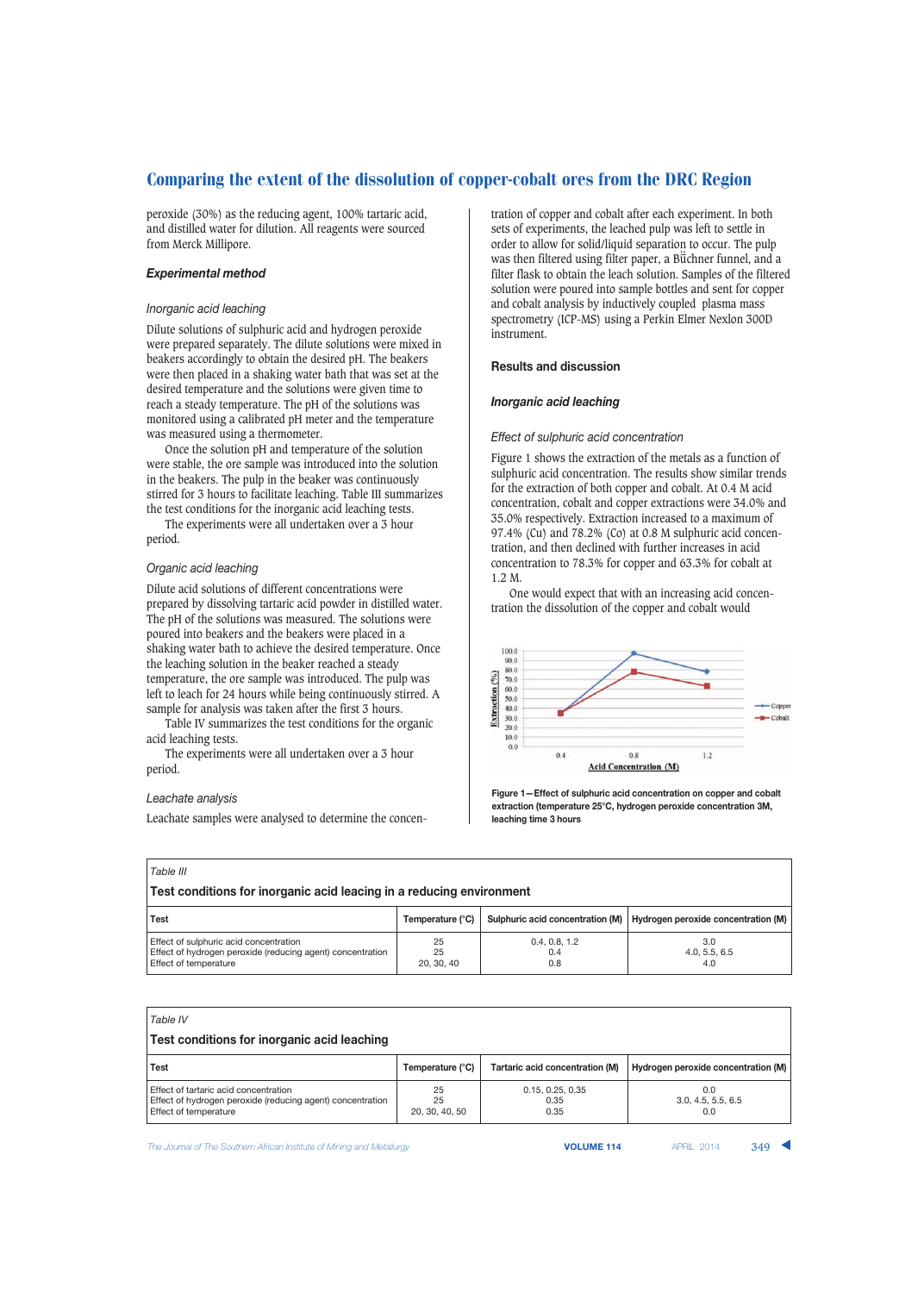increase, as there are more H+ ions available. However, this is not the case. The Eh-pH diagrams for copper and cobalt in Figure 2 and Figure 3 show that copper and cobalt ionization is favoured at relatively low pH levels. The diagrams indicate that in order to solubilize copper as Cu2+, the copper oxide minerals have to be leached in highly acidic conditions (pH <1). At pH conditions >1, a solid CuOFeO<sub>2</sub> is formed (Figure 2).

Similarly, cobalt is best leached at pH <1. At pH levels >1, a solid CoO.Fe $2O<sub>3</sub>$  is formed, as seen in Figure 3, which has a passivating effect on the leaching of cobalt.

Thus as the pH increases beyond about 2 there is a possibility of formation of solid compounds of copper (CuFeO<sub>2</sub>) and cobalt (CoO.Fe<sub>2</sub>O<sub>3</sub>). These solids have a passivating effect on the leaching reactions, resulting in a decrease in the dissolution of both copper and cobalt. Solutions >1.0 M in concentration had a starting pH greater than 1. Addition of ore may have increased the pH to levels that favour passivation.

The shift from increasing extraction to decreasing extraction (Figure 1) may also be due to a change in the ratecontrolling step. At acid concentrations between 0.4 M and 0.8 M, the reaction kinetics may be controlled by the mass transfer of acid from the bulk solution to the particles. At concentrations from 0.8 M to 1.2 M, the controlling



**Figure 2—Eh-pH diagram of the Cu-O-Fe system at 25°C (Schlesinger**  *et al***., 2011)**



**Figure 3—Eh-pH diagram of the Co-O-Fe system at 25°C (Schlesinger** *et al***., 2011)**

▲

mechanism may have changed, so that further increases in acid concentration would have no effect in the dissolution of both cobalt and copper ores.

*Effect of the concentration of the reducing agent* 

The reaction of Co3+ oxides in the presence of hydrogen peroxide as the reducing agent is expected to proceed by the following reactions:

$$
CoO.2Co2O3.6H2O + H2SO4 =\nCoSO4 + 7H2O + 2Co2O3\nCo2O3 + 2H2SO4 + H2O2 =\n2CoSO4 + O2 + 3H2O
$$
\n[3]

The effect of a reducing agent on metal recoveries was investigated in preliminary test work that focused on the solution Eh. In the absence of reducing agent the Eh of the solution varied between 600 and 900 mV *vs* SCE (0.242 V) over the leaching period. However, on addition of about 3.0 M hydrogen peroxide the Eh of the solution decreased drastically to values around 300 to 500 mV *vs* SCE. According to Figure 1, the lower Eh of the solution subsequently enhances the dissolution of Co (III) phase.

The effect of hydrogen peroxide concentration in conjunction with sulphuric acid was then tested. Figure 4 shows the metal extraction as a function of reducing agent concentration.

The results show similar trends for both copper and cobalt extraction. Maximum extractions of 95.1% for copper and 79.4% for cobalt were obtained at around 4 M hydrogen peroxide. Extraction of copper and cobalt then decreased to 59.3% and 63.8% respectively at about 6.5 M hydrogen peroxide. It is important to note that copper extraction was higher than that of cobalt at all hydrogen peroxide concentrations except 6.5 M. This possible indicates different reaction mechanisms controlling the Cu and Co extraction processes. Another point is the sharp increase in metal extraction from 3.0 M to 4.0 hydrogen peroxide concentration, which is followed by a decrease in extraction at 5.5 M and above. This clearly indicates that the concentration of reducing agent has a positive effect on metal extraction only up to a certain extent; above this range the reaction rate becomes less dependent on hydrogen peroxide concentration. At reducing agent concentrations above 4 M, the mass transfer of reducing agent from solution to particles may no longer be the rate controlling mechanism.



**Figure 4—Effect of hydrogen peroxide concentration on copper and cobalt extraction (temperature 25°C, sulphuric acid concentration 0.4 M, leaching time 3 hours)**

350 APRIL 2014 **VOLUME 114** *The Journal of The Southern African Institute of Mining and Metallurgy*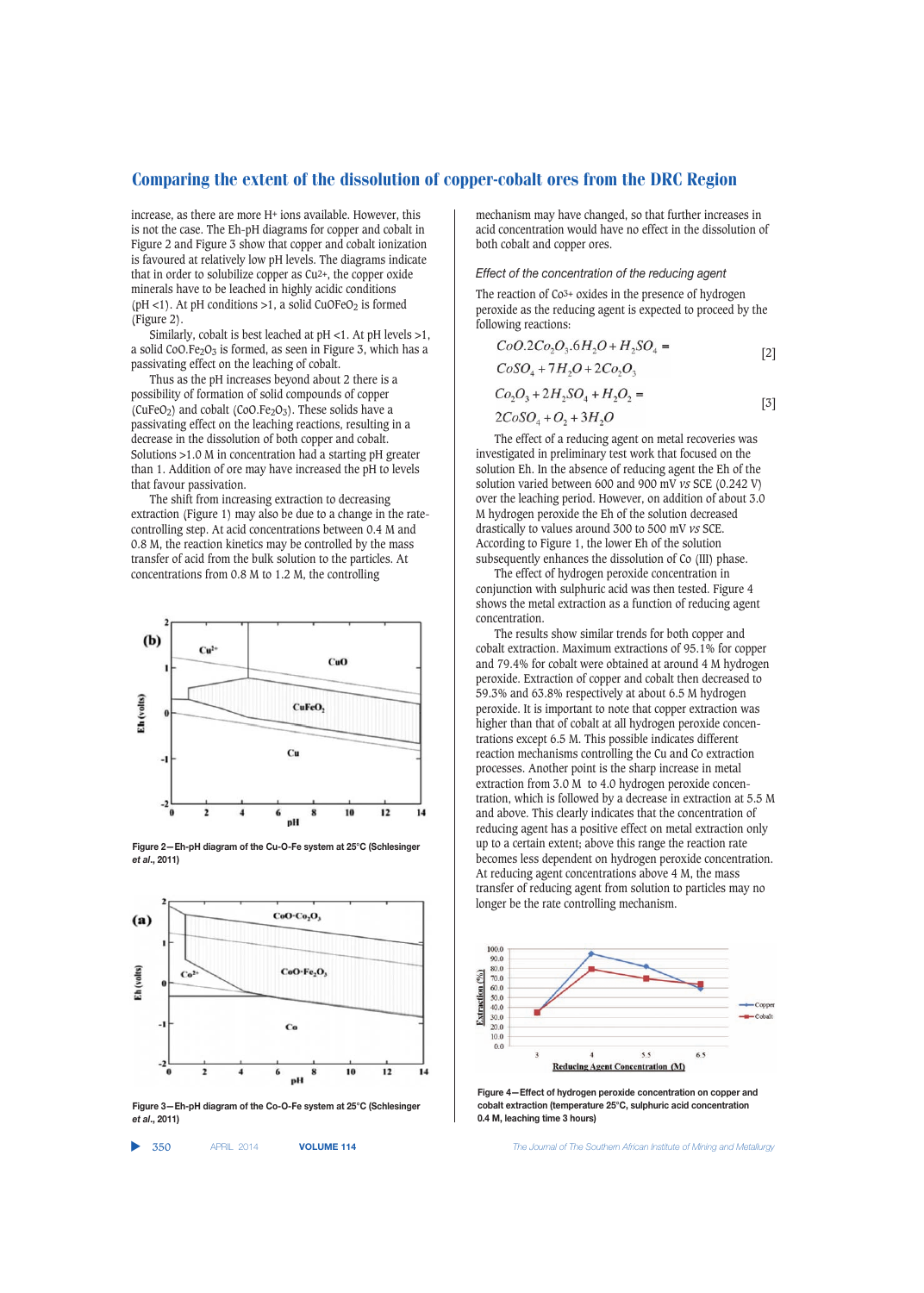### *Effect of temperature*

Since the optiuum cobalt and copper extractions were obtained with 4.0 M hydrogen peroxide and 0.4 M sulphuric acid, these conditions were used in the temperature tests. Figure 5 shows the metal extractions as a function of temperature. There is a marginal increase in the extraction of both copper and cobalt as the leaching temperature is increased. It is known from the Arrhenius equation that an increase in temperature generally enhances reaction kinetics. Increasing temperature may thus increase the mass transfer kinetics of acid and reducing agent from solution to particles. The reaction at the surface of the particles is also enhanced by increasing temperature, thus leading to increased metal dissolution and higher extraction efficiency.

However, the temperature increase does not seem to have as great an effect on the extraction efficiency of copper and cobalt as compared to acid and reducing agent concentration. The temperature effect was therefore capped at 40°C.

### *Organic acid leaching*

#### *Effect of tartaric acid concentration*

Figure 6 shows the extraction of copper and cobalt as a function of tartaric acid concentration.

The copper and cobalt extractions are both much lower than those achieved with the inorganic acid (Figure 1), with the difference being more significant for copper than for cobalt. The maximum copper extracted within the range of tartaric acid concentration used was about 5% at 0.35 M, compared to about 90% in sulphuric acid media. The maximum cobalt extracted was about 38% in tartaric acid compared to about 80% in sulphuric acid media. The dissolution of copper and cobalt is governed by the extent to which the two acids dissociate, which is quantified by their respective dissociation constants (pKa). The lower the pKa value, the higher the dissociation rate. Sulphuric acid has a pKa of 1.99, compared with the pKa<sub>1</sub> of 2.98 and pKa<sub>2</sub> of 4.34 for tartaric acid at 25°C (Murthy, 2008). It is also noticeable from Figure 6 that the maximum leaching ability of tartaric acid was not reached within the selected concentration range. The effect of increased tartaric acid concentrations on cobalt extraction should be investigated in future studies.

Cobalt extraction was much higher than that of copper at all acid concentrations tested. This is notably the reverse of what was observed with the sulphuric acid leaching process,



**Figure 5—Effect of temperature on copper and cobalt dissolution. Sulphuric acid concentration 0.4 M, hydrogen peroxide concentration 4 M, leaching time 3 hours**

The Journal of The Southern African Institute of Mining and Metallurgy **VOLUME 114 VOLUME 114** APRIL 2014 351 **4** 

where the extraction of copper was significantly higher than that of cobalt Furthermore, the level of copper extraction did not change significantly with increasing acid concentration. These observations indicate that the cobalt mineral has a faster reaction rate with the organic acid than the copper mineral, and that the leaching reactions of the two metal systems may be controlled by two different mechanisms.

Extraction of metals from ores by organic acids generally takes place through protonation, chelation, and ligand exchange reactions. Thus the organic acid supplies both protons and metal-complexing organic acid anions, with the protons contributing to proton-promoted mineral dissolution. The major factor with organic acids, however, may be that metal-organic complexes can form at the solid-solution interface, weakening cation-oxygen bonds and catalysing the dissolution reaction. The greater the stability of the metal complex formed; the higher the metal dissolution. The stability of the complex depends on the ionic radius and the oxidation state of the metal ion. A smaller ionic radius and a higher oxidation state both increase the stability of the metal complex formed..

Unlike Co (II) complexes, Co (III) complexes undergo ligand substitution reactions relatively slowly and so tend to be stable to ligand exchange (Kim *et al*., 1993). This could explain the lower cobalt extraction in the organic acid as compared to sulphuric acid enhanced with a reducing agent. This might indicate that the Co (II) mineral species undergo dissolution through the protonation mechanism. The resulting Co (III) species, however, did not undergo much dissolution due to the slow ligand exchange reactions. In view of the low extractions observed with tartaric acid, the effect of additions of a reducing agent was investigated.



**Figure 6—Effect of tartaric acid concentration on copper and cobalt extraction (temperature 25°C, leaching time 3 hours)**



**Figure 7—Effect of reducing agent concentration on copper and cobalt extraction (tartaric acid concentration 0.35 M, temperature 25°C, leaching time 3 hours)**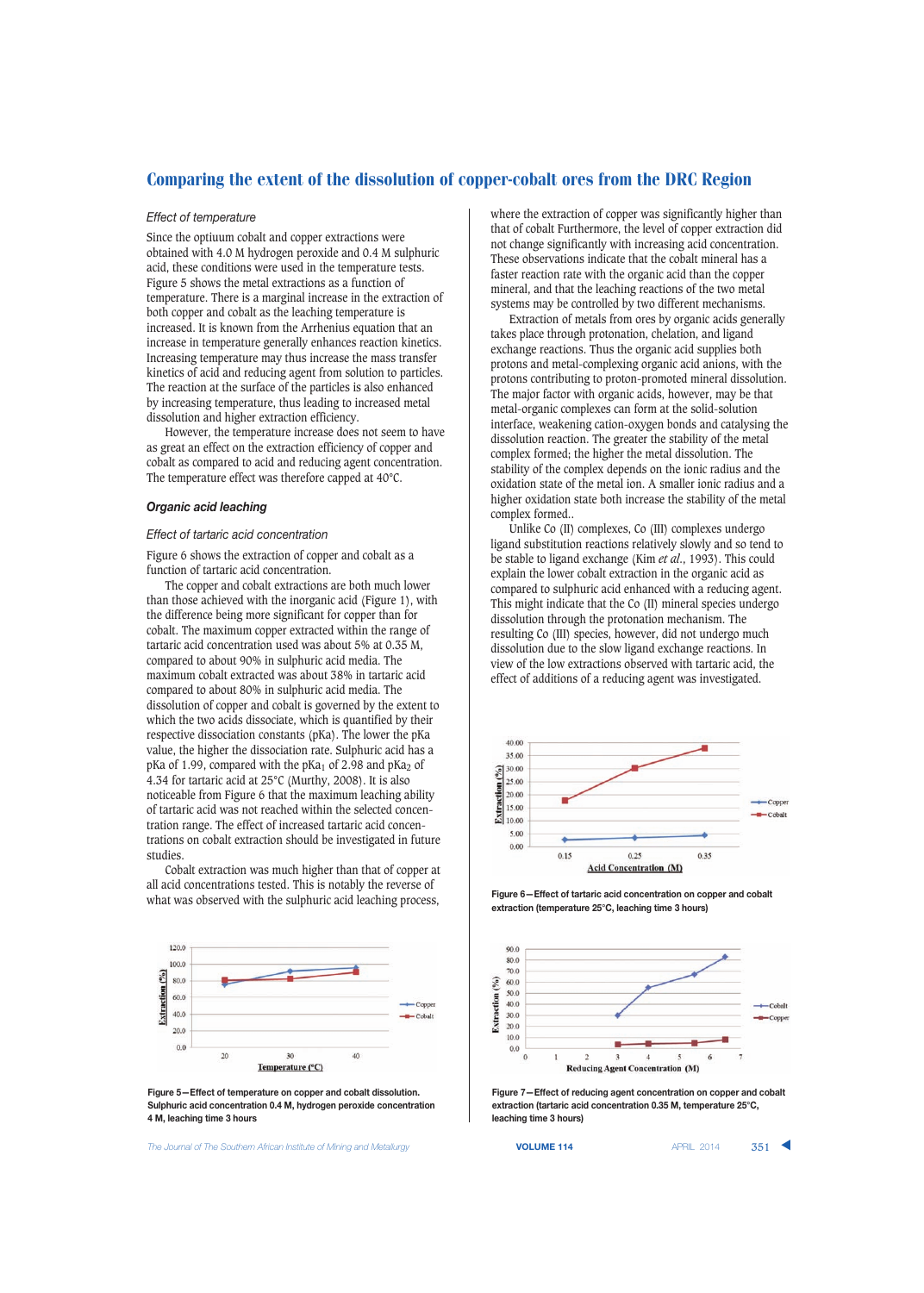### *Effect of addition of a reducing agent*

Figure 7 shows the effect of hydrogen peroxide additions to the organic acid leach solution. The addition of a reducing agent had a significant effect on cobalt extraction, but little effect on copper. As outlined in the preceding section it is possible that the addition of a reducing agent will reduce the Co (III) species to Co (II).Furthermore, the uncomplexed Co (III) ion itself is not stable in water due to the hydrolysis/reduction reaction:

$$
4Co^{3+}(aq) + 2H_2O_{(aq)} = 4Co^{2+}_{(aq)} + 4H^+_{(a)}
$$
 [4]

The generated Co (II) ions undergo ligand substitution much faster, and as a result cobalt dissolution will be greatly enhanced.

### *Effect of temperature*

Figure 8 shows the effect of temperature on the extraction of cobalt and copper in tartaric acid in the absence of hydrogen peroxide. Tests were carried out from 20°C to 50°C over a 3 hour leaching period.

As with all chemical reactions, the extraction of both cobalt and copper increases with increasing temperature. Figure 8 shows that in general, an increase in temperature has a much more positive effect on the extraction of cobalt than that of copper. The highest cobalt extraction (62%) was recorded at the highest temperature used (50°C), while only 10% copper extraction was recorded at the same temperature. According to Shabani *et al*. (2012) the dissolution of cobalt is highly dependent on temperature, with the effect being more noticeable in the presence of tartaric acid than in sulphuric acid (Figure 5). Organic acids are weak acids and their metal dissolution abilities are affected by the extent of dissociation. The more the acid dissociates, the greater its ability to solubilize metals. An increase in temperature results in increased dissociation of tartaric acid, increasing the number of hydrogen and ligand ions in the acid and thus enhancing the cobalt extraction.

One other noteworthy aspect is that the temperature tests were carried out in the absence of a reducing agent. It is possible therefore that an increase in temperature beyond 50°C could result in the extraction efficiency for cobalt reaching similar levels to those observed at lower temperatures in the presence of hydrogen peroxide. This aspect should be investigated further in future work, as it could have an impact on the potential applicability and economics of the process.



**Figure 8—Effect of temperature on copper and cobalt extraction (tartaric acid concentration 0.35 M, leaching time 3 hours)**

| 352 | APRI 2014 | <b>VOLUN</b> |
|-----|-----------|--------------|
|     |           |              |

### **Conclusions**

Sulphuric acid in the presence of hydrogen peroxide as a reducing agent was able to extract a large amount of both copper and cobalt. About 95% copper and 80% cobalt extractions were achieved in 0.4 M sulphuric acid and 4 M hydrogen peroxide in 3 hours' leaching time at 25°C. Extractions of both copper and cobalt increased with an increase in sulphuric acid concentration up to 0.8 M. Addition of hydrogen peroxide to the sulphuric acid leaching solution had a positive effect on both copper and cobalt dissolution up to 4 M hydrogen peroxide. An increase in temperature, however, did not have as an significant effect on the extraction efficiency of copper and cobalt as the reducing agent concentration.

With tartaric acid as the lixiviant, about 40% cobalt and 5% copper extraction were realized at 25°C. Thus more copper and cobalt were extracted in the inorganic acid environment than in the organic acid environment. However, the addition of hydrogen peroxide to the tartaric acid leaching solution resulted in an 80% cobalt extraction and about 10% copper extraction under the same temperature conditions. In the tartaric acid leaching environment, the change in temperature had a much more pronounced effect on cobalt extraction than that of copper, with about 60% cobalt and 10% cobalt extracted in the absence of hydrogen peroxide. In addition, changes in temperature had a more significant effect on the extraction of cobalt in organic solutions than in the inorganic environment.

The results obtained in these two leaching environments indicate the potential of tartaric acid to extract cobalt, rather than copper, from the copper-cobalt ores. It is recommended that further investigations be carried out with higher concentrations of tartaric acid, since in the current test work the concentration of tartaric acid was too low to achieve maximum leaching capability. Tests involving other commonly used organic acids such as citric and oxalic acid would also add value to this research area.

#### **Acknowledgements**

The authors would like to thank Gecamines in DRC for the provision of the ore samples used in this study and the School of Chemical and Metallurgical Engineering at the University of the Witwatersrand for technical assistance.

#### **References**

- APUA, M. and MULABA-BAFUBIANDI, A. 2011. Dissolution of oxidised Co–Cu ores using hydrochloric acid in the presence of ferrous chloride. *International Journal of Chemical and Biological Engineering*, 28 April. pp. 47–51.
- CRUNDWELL, F.K., MOATS, M., RAMACHANDRAN, V., ROBINSON, T., and DAVENPORT W.G. 2011. Extractive Metallurgy of Nickel, Cobalt and Platinum Group Metals. Elsevier, Amsterdam.
- FREEMAN, N.F. 2005. ADEQ. http://www.savethesantacruzaquifer. info/index.htm[Accessed 13 October 2013].
- GHARABAGHI, M., IRANNAJAD, M., and NOAPARAST, M. 2010. A review of the beneficiation of calcareous phosphate ores using organic acid leaching. *Hydrometallurgy*, vol. 103. pp. 96–107
- KIM, J.H., BRITTEN, J., and CHIN, J. 1993. Kinetics and mechanism of Cobalt(III) complex catalysed hydration of nitriles. *Journal of the American Chemical Society*, vol. 115. pp. 3618–3622.

**1524 114** *The Journal of The Southern African Institute of Mining and Metallurgy*